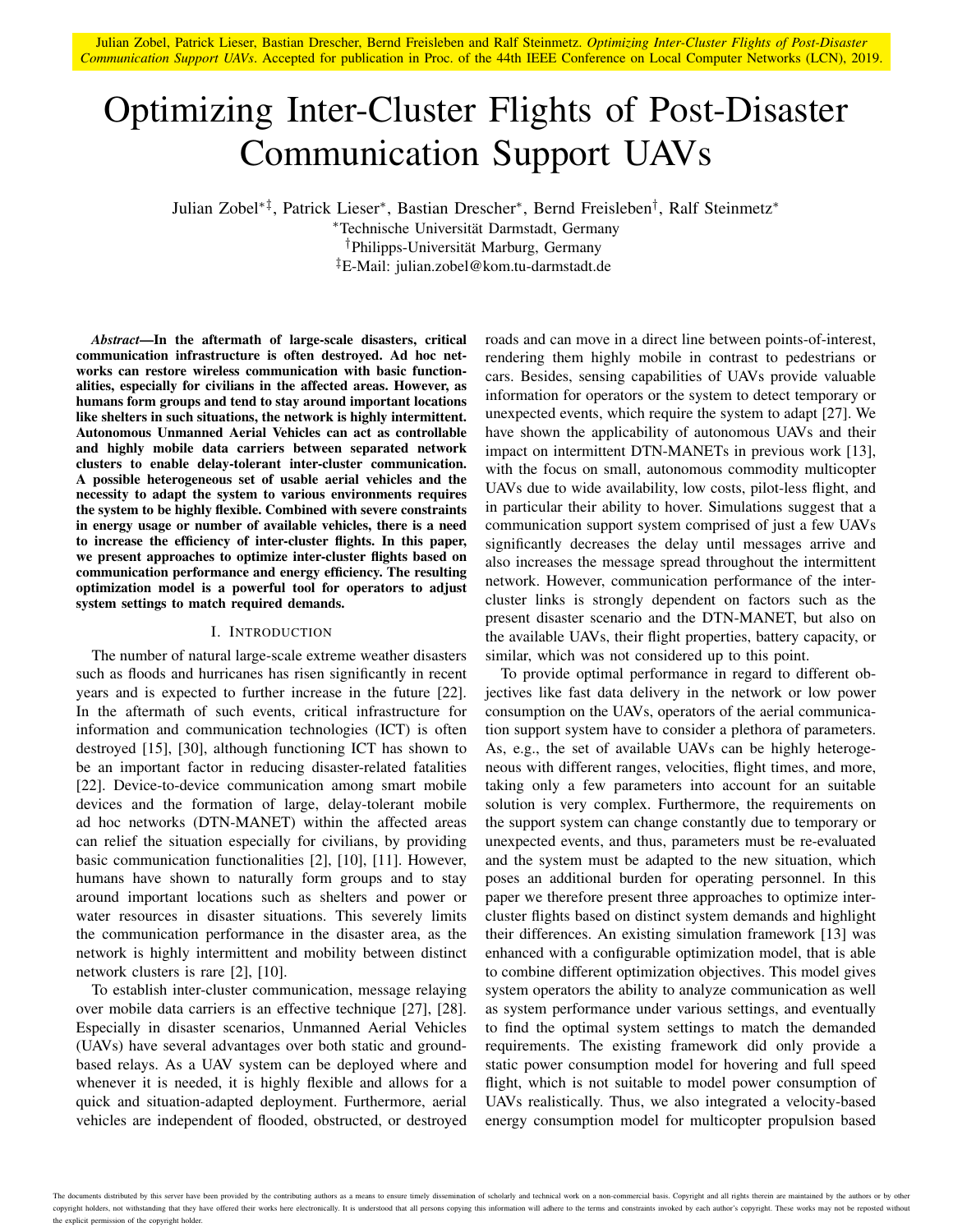on specifications and measurements of a real-world UAV that allows a more realistic energy consumption estimation of the UAV system.

The paper is structured as follows. Initially, we present related work for inter-cluster communication and trajectory optimization of data ferry UAVs in Section II. Our energy consumption model is presented in Section III. Afterwards, Section IV describes different objectives for optimizing data ferry links and the combined optimization model, which is then evaluated in Section V. Section VI concludes the paper.

## II. RELATED WORK

Overcoming partitions in a Mobile Ad Hoc Network (MANET) and transferring messages between intermittent network clusters is generally approached by adding disruptionand delay-tolerance to the communication protocols [1], [17], [24]. In the resulting delay-tolerant ad hoc networks (DTN-MANETs), every node can act as a mobile relay, thus, carrying received messages around and distributing them when connecting with other nodes. More sophisticated protocols [9], [14], [21], [25] use group formations or encounter probabilities to mitigate common problems like broadcast storms or overfilled data memories. However, node mobility is required for a working communication, but is especially in a post-disaster scenario very slow or even impossible due to obstructed and destroyed roads or the common human trait of group formation and highly static clustering around important locations such as shelters [2]. Introducing specialized and usually controllable mobile relay nodes, also called message or data ferries, has shown to greatly improve the communication in intermittent networks [23], [28], [29].

With the increasing availability and falling costs for Unmanned Aerial Vehicles (UAV), either fixed-wing planes or rotary-wing multicopters, they have gained significant attention for their applicability as highly mobile and controllable data relays or data collectors. Connecting multiple locations by an optimal route, known as either the Minimum Latency Problem [4] or the Travelling Salesman Problem [5], is an np-hard calculation, and thus, most often heuristics and algorithms are used to calculate optimal trajectories [7], [28]. In [28], a simple nearest neighbor heuristic is compared with a traffic-aware algorithm, which takes the number of messages and the location of their destination in consideration, to improve connectivity in the network. Similarly, gradient-based trajectory algorithms for optimal connectivity of ground nodes are proposed in [7]. Besides general connectivity, trajectories can be optimized to allow for maximized data throughput or to minimize required transmission power for data exchange in the network [29]. An increase in data throughput with decreased transmission power by optimizing a UAV's trajectory is achieved in [27]. Mozaffari et al. [16] used UAVs to collect data of multiple static IoT devices to decrease transmission energy of the devices used for long-range communication to a central data sink. Pearre et al. [19] used reinforced learning and stochastic techniques to optimize UAV trajectories to allow distributed sensors in a wide-spread network to minimize its transmission power similarly. To connect distinct emergency shelters with large data loads and considerable up- and downlink times with the Internet, a genetic algorithm is used in [3].

For a fixed-wing UAV, power-efficient trajectories towards an objective based on the UAV's constraints in movement and power consumption are calculated in [26]. A theoretical energy consumption model for a multicopter UAV is provided in [16]. In contrast to these two examples, either for fixed-wing or multicopter UAVs, most approaches assume the deployed UAVs to be generally appropriate for the scenario and do not take power consumption of UAVs into account. However, in our case of long-term inter-cluster communication provision with small commodity hardware, power consumption of the UAV has a significant influence on the system performance and runtime. It is therefore necessary to have a realistic energy model for the used UAVs to obtain meaningful results.

#### III. PROPULSION ENERGY CONSUMPTION MODEL

The simulation framework we presented in previous work [13] used a simple movement and energy model, which consumed energy at a constant rate for flying and for hovering. Adjusting the speed did not influence the amount of consumed energy. To enable a more realistic evaluation of different speeds and their impact on flight duration and performance, we created a sophisticated energy consumption model for multicopter UAV propulsion. This model is based on available specifications and conducted lab measurements with the *Intel Aero Ready-to-Fly Drone*<sup>1</sup> .

Initially, we reviewed the officially available specifications and measured the energy requirements of the UAV. The manufacturer's specification state that the UAV is able to hover for 20 to 24 minutes with a 4000 mAh 4S LiPo battery. In that case, the power draw of each of the rotors would be between 2.5 A and 3 A at the given supply voltage of 14.8 V. We made an indoor flight test with a slightly smaller and lighter 3700 mAh 4S LiPo battery for full 22 minutes, after which the battery was at 15% charge. The overall power draw was around 8.6 A, however, this also includes power consumption from the onboard computer, which is specified to 10 W, and maneuvers that were necessary to hold the UAV steady. Furthermore, we note that the indoor lab measurements did neither include wind nor movement from the UAV, and thus, power consumption in realistic environments will most likely be higher.

In the next step, we assessed the thrust provided by the four 9x6 inches two-bladed propellers. The University of Illinois at Urbana-Champaign provides a database of propeller performance data [6], which we used to reconstruct the performance of the Aero Drone. Since there are no official specifications on the used propellers, we used the performance data of a comparable 9x6 inches APC propeller.

The provided thrust  $T(n)$  of a propeller is calculated by

$$
T(n) = c_{T,n} \rho n^2 D^4 \qquad (1)
$$

<sup>&</sup>lt;sup>1</sup>Specifications for the Intel Aero Ready to Fly Drone:

https://www.intel.com/content/www/us/en/support/articles/000023272/drones/ development-drones.html (accessed 01.08.2019)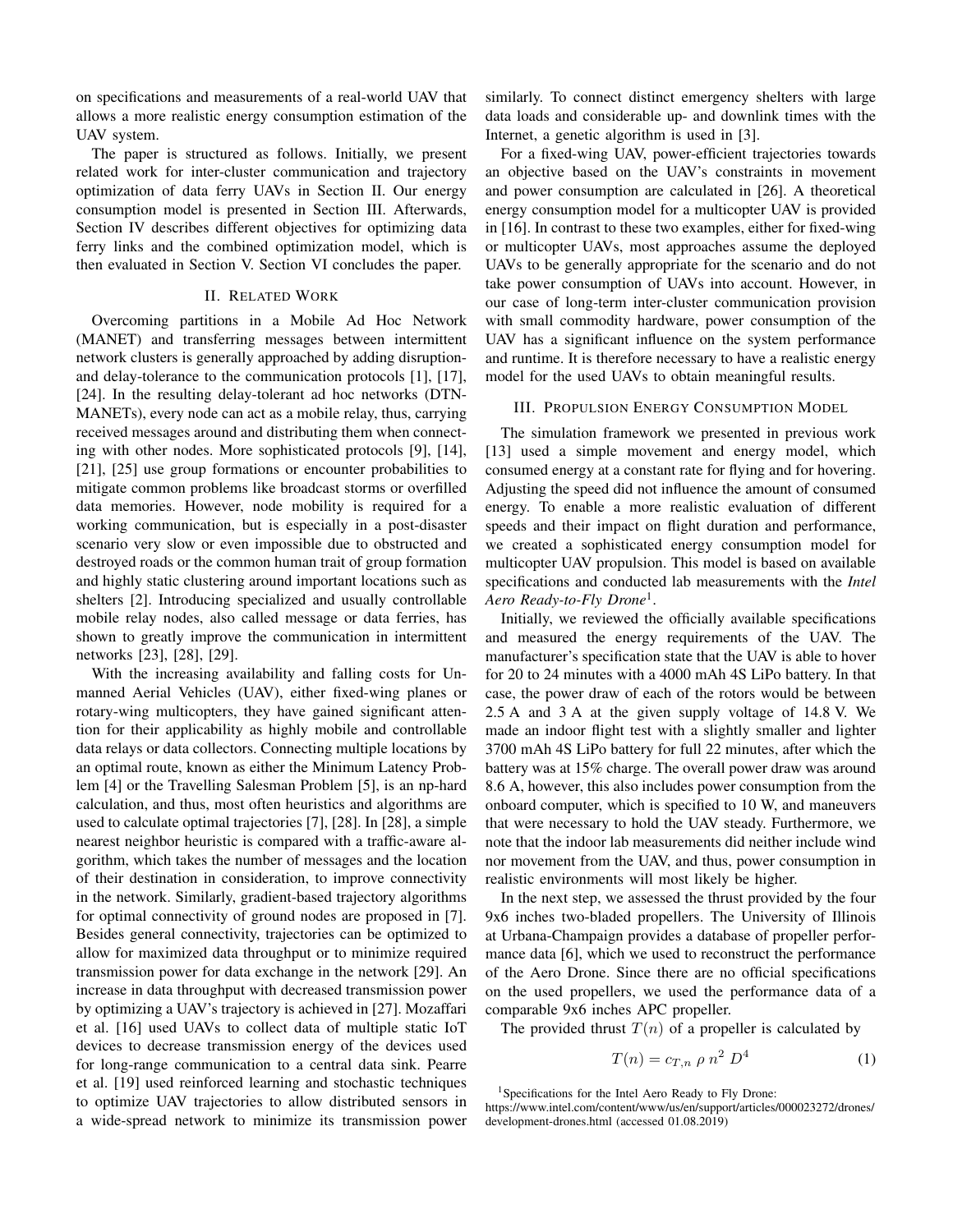where *n* is the number of revolutions per second,  $c_{T,n}$  is the thrust coefficient of the propeller at the given  $n, \rho$  is the air density, and  $D$  is the propeller diameter [18]. For simplification, we chose  $\rho = 1.2045 \frac{kg}{m^3}$  statically, which is the air density at  $20 °C$  and a height of 30 meters. The diameter of the propeller is 22.86 cm (9 inches). The weight of the UAV including the 3700 mAh LiPo battery is 1.237 kg, and thus, an upward force  $F_H = 12.131$  N is required for the UAV to hover, or around 3 N from each rotor. In the performance data we found that approximately 5000 RPM are required by such a propeller to provide this force. With the given value of  $c_{T,5000}$ [6] we use Equation 1 to calculate  $n$  as

$$
n = \sqrt{\frac{T(n)}{c_{T,n} \rho D^4}}
$$
 (2)

which gives us 5005 RPM as the specific value necessary for hovering the UAV. Furthermore, we use the propeller power equation in [20]

$$
P(n) = c_{P,n} \rho n^3 D^5 \tag{3}
$$

together with  $c_{P,5000}$  from the database to calculate that 1.86 A would be required to drive each propeller, or 7.44 A in total. In comparison with the values obtained from the indoor flight test, the calculated values show a high correlation. The additional 1.1 A in the indoor flight test can, as already stated, be attributed to the onboard computer and required maneuvers.

The performance data shows a high usability to calculate realistic values for the provided thrust and the required power. For the simulations, we wanted to enhance the UAV performance, and thus, increased the battery capacity to a realistic maximum. With the available maximum thrust  $T(8200\frac{1}{s}) =$ 7.4 N per rotor and 865 g dry mass of the UAV, around 660 g of battery can be added such that the thrust-weight-ratio stays above 2.0, which is necessary for the UAV to maintain highly maneuverable. A 6600 mAh battery has shown to be the largest size fitting on the UAV without increasing the overall takeoff weight too much, and is, therefore, used in the simulations. Nevertheless, the proposed model is flexible and can handle an arbitrary battery size.

We calculated several key performance characteristics, that will later on allow the stateless calculation of thrust and current with the propulsion energy consumption model. This includes the minimum and maximum motor speeds (2500 RPM and  $8200$  RPM<sup>2</sup>), the thrust required for a safe vertical descent and ascent velocity of  $5\frac{m}{s}$ , respectively, and hovering. Thrust calculations for specific velocities can be approximated using the air drag [18], [26] on the UAV as

$$
D(v) = \frac{1}{2} \rho v^2 A c_D
$$
 (4)

on the one hand, and the thrust required to keep the velocity  $v$ stable (Eq. 1) on the other hand, where  $A$  is the area exposed to drag, in this case the top or bottom area, respectively, and

<sup>2</sup>Intel Aero RTF Drone: Intel Forum Entry on Motor Specifications, https://forums.intel.com/s/question/0D50P0000490HoiSAE/request-formotor-esc-and-propeller-specs (accessed 01.08.2019)

TABLE I: Motor characteristics used in the simulator. Values are stated per each rotor.

| <b>RPM</b> | $c_T$  | $c_{P}$ | Thrust [N] | Current $[A]$ | Note                      |
|------------|--------|---------|------------|---------------|---------------------------|
| 2500       | 0.1291 | 0.0610  | 0.74       | 0.22          | Idle state                |
| 4000       | 0.1245 | 0.0652  | 1.82       | 0.98          |                           |
| 5150       | 0.1263 | 0.0648  | 3.06       | 2.08          | $5^{\frac{m}{2}}$ descent |
| 5550       | 0.1293 | 0.0630  | 3.60       | 2.53          | Hover                     |
| 6000       | 0.1273 | 0.0640  | 4.19       | 3.25          | $5^{\frac{m}{2}}$ ascent  |
| 7000       | 0.1232 | 0.0649  | 5.52       | 5.24          |                           |
| 8200       | 0.1210 | 0.0647  | 7.43       | 8.39          | Full throttle             |

TABLE II: Total thrust  $F_T$ , induced forward thrust  $F_y$ , and theoretically achievable horizontal velocity  $v_h$  with respect to a specific pitch angle  $\alpha$ .

| $\alpha$     | $F_T$ [N] | $F_v$ [N] | $v_h\left[\frac{m}{s}\right]$ |
|--------------|-----------|-----------|-------------------------------|
| $5^{\circ}$  | 14.46     | 1.26      | 5                             |
| $10^{\circ}$ | 14.62     | 2.54      | 6.5                           |
| $20^{\circ}$ | 15.32     | 5.24      | 8.3                           |
| $45^\circ$   | 20.36     | 14.4      | 12                            |
| $60^\circ$   | 28.80     | 23.94     | 15.7                          |

the drag coefficient  $c_D$  of the UAV. Eventually, seven motor characteristics are used for the propulsion energy consumption model in the simulation, which are stated in Table I, consisting of provided thrust and required current draw.

The simulator looks up the thrust that is required to reach or hold a specific velocity, and receives the corresponding current. Values which are not directly provided by a characteristic are interpolated between the next lower and next higher characteristics. The amount of thrust required for a specific velocity  $v$  can be—similarly to the vertical movement calculated by finding the thrust  $F_v$  in movement direction that is equal to the induced drag  $D_v$  (Eq. 4). In case of pure horizontal movement,  $F_v$  can be easily deduced from the thrust  $F_H$  required to hold the altitude and the forward pitch angle α:

$$
F_v = \tan(\alpha) F_H. \tag{5}
$$

Clearly, as  $\alpha$  increases,  $F_H$  also has to increase to hold the altitude steady. The increase for small angles, however, is very small. The forward thrust induced on the UAV also induces air drag, that ultimately defines how fast the UAV can move in the equilibrium of forces. The maximum possible horizontal velocity at a given pitch angle  $\alpha$  and a given forward thrust  $F_v$  can be calculated as

$$
v(\alpha) = \sqrt{\frac{2F_v}{\rho A_\alpha c_D}} = \sqrt{\frac{2\tan(\alpha)F_H}{\rho A_\alpha c_D}}.\tag{6}
$$

By pitching the aircraft, the size of the exposed area in the forward direction is also changing, and thus,  $A_{\alpha}$  has to be calculated as

$$
A_{\alpha} = \sin(\alpha) A_{top/bottom} + \cos(\alpha) A_{front/rear}
$$
 (7)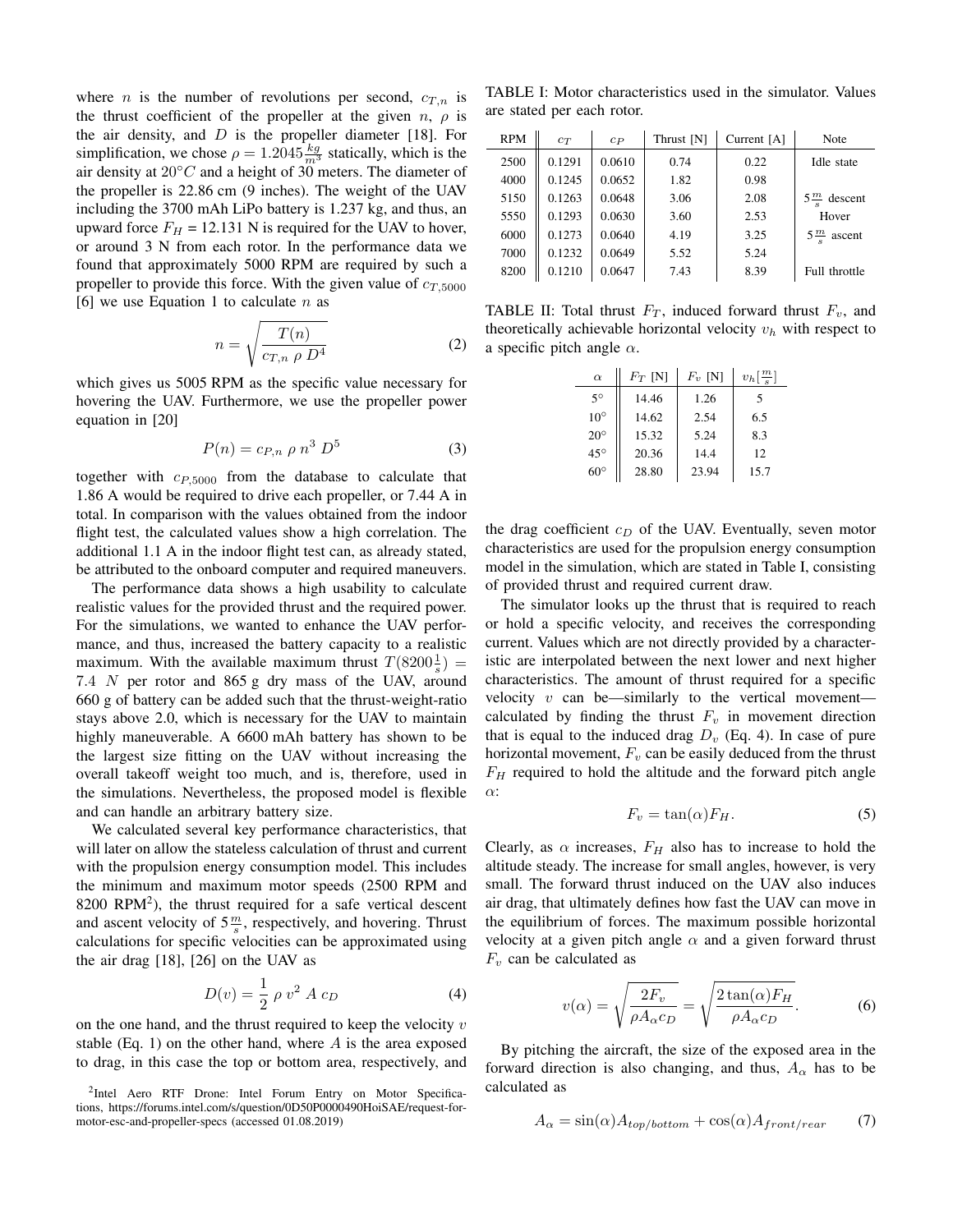

Fig. 1: Required energy to move the UAV a meter for a certain velocity. The minimum refers to the most efficient flight velocity, that is  $9 \frac{m}{s}$  in case of our real-world UAV.

with the simplification of equal areas for the top and bottom as well as the front and rear faces, respectively. Interestingly, due to the quadratic increase of air drag and the relatively small front facing area, low pitch angles yield already comparably large horizontal velocities. Similarly, the overall increase in pitch angle and induced forward thrust lets the velocity grow asymptotically towards the maximum [18]. As an example, pitching the UAV to  $\alpha = 5^{\circ}$  will give a maximum possible horizontal velocity of  $v_{\alpha=5}$ <sup>o</sup> =  $5\frac{m}{s}$  using Equation 6. Counterintuitively, this only requires an approximated 9% increase in overall thrust, but is compliant to flight tests with the drone, where low pitch angles resulted in unexpected high speeds. However, a small  $\alpha$  will lead to low acceleration, and thus, the UAV most likely will accelerate with higher pitch angle and thrust first but then pitch and throttle back to hold the desired velocity with the most efficient setting. More examples for pitch angles  $\alpha$  and their respective maximum horizontal velocities  $v_h$  are found in Table II. The relation between energy consumption and flown distance is shown in Figure 1.

With this new model for a multicopter's propulsive energy consumption, it is now possible to assess the system's efficiency based on different velocities and respective power consumption. Up to this point, we do not incorporate additional influences such as wind or the change of air density in relation to height or temperature.

## IV. OPTIMIZING DATA FERRY LINKS

We applied autonomous UAVs on highly intermittent DTN-MANETs in previous work [13] and have shown their significant impact on the overall communication performance. Due to wide availability, low costs, pilot-less flight, and the ability to hover, which grants more stable communication links than during movement [8], we solely focus on small and autonomously flying commodity multicopter UAVs. They, however, have severe restrictions especially regarding flight times in contrast to larger multicopter or fixed-wing UAVs in general. As simulations have shown, an increase in the number of deployed UAVs using data ferries among all network clusters [3], [28] does not necessarily increase the communication performance, due to the transport routes of data ferries getting saturated quickly [13]. It is therefore more efficient, especially in large-scale scenarios where routes may be too long for the UAVs to complete them, to establish 1-to-1 connections between network clusters instead of routing UAVs over all of them. On these data ferry links, UAVs directly oscillate between clusters, and thus, data is distributed more evenly and more quickly than in the former case. Although not part of this work, we note that data ferry links connecting multiple network clusters can be found, for example, by calculating a minimum spanning tree over all clusters using Prim's or Kruskal's algorithm.

Through the course of a disaster, the requirements on the overall communication and the type and amount of data that is being distributed can change dramatically [12]. For example, emergency calls need to be distributed very fast and reliable to allow quick responses of emergency services or voluntary helpers, whereas private messages between friends and families should be delivered within a reasonable time, but do not necessarily have to regarding the common good [10]. To provide the optimal performance regarding a system's objective, for example fast data delivery in the network or low power consumption on the UAVs for a long-term service, operators of the aerial communication support system have to consider a plethora or parameters and it must also be highly flexible to allow for the required adaptions. Furthermore, the communication performance of inter-cluster links is not only dependent on the disaster scenario itself, but even more so on the available UAVs and their flight properties. With a possibly very heterogeneous set of available commodity UAVs with different ranges, velocities, flight times, and more, taking only a few parameters into account for an optimal solution is very complex, and the required re-evaluation after changing the target communication performance for example, places additional burdens for operating personnel.

We therefore automate the process of finding system settings providing the desired communication performance. This relieves the operating personnel but also allows to optimize the process in the first place based on chosen requirements. An analysis of multiple requirements on the communication performance and the data ferry links revealed three general approaches to optimize the settings of such a system. These approaches are namely *link-energy-efficiency*, *ferrytime-efficiency*, and *message-energy-efficiency* which will be discussed in the following. From a wide range of available system settings, the UAV's velocity  $v$  moving on the link between clusters and the time period  $t_d$  it hovers over an cluster while distributing and collecting messages are most influential on the communication performance. The maximum possible velocity  $v_{max}$  is defined by the multicopter UAV and restricts v such that  $0 < v \le v_{max}$ . And furthermore, the operator may restrict  $t_d$  such that  $t_{d,min} \leq t_d \leq t_{d,max}$  with minimum and maximum boundaries for the distribution time.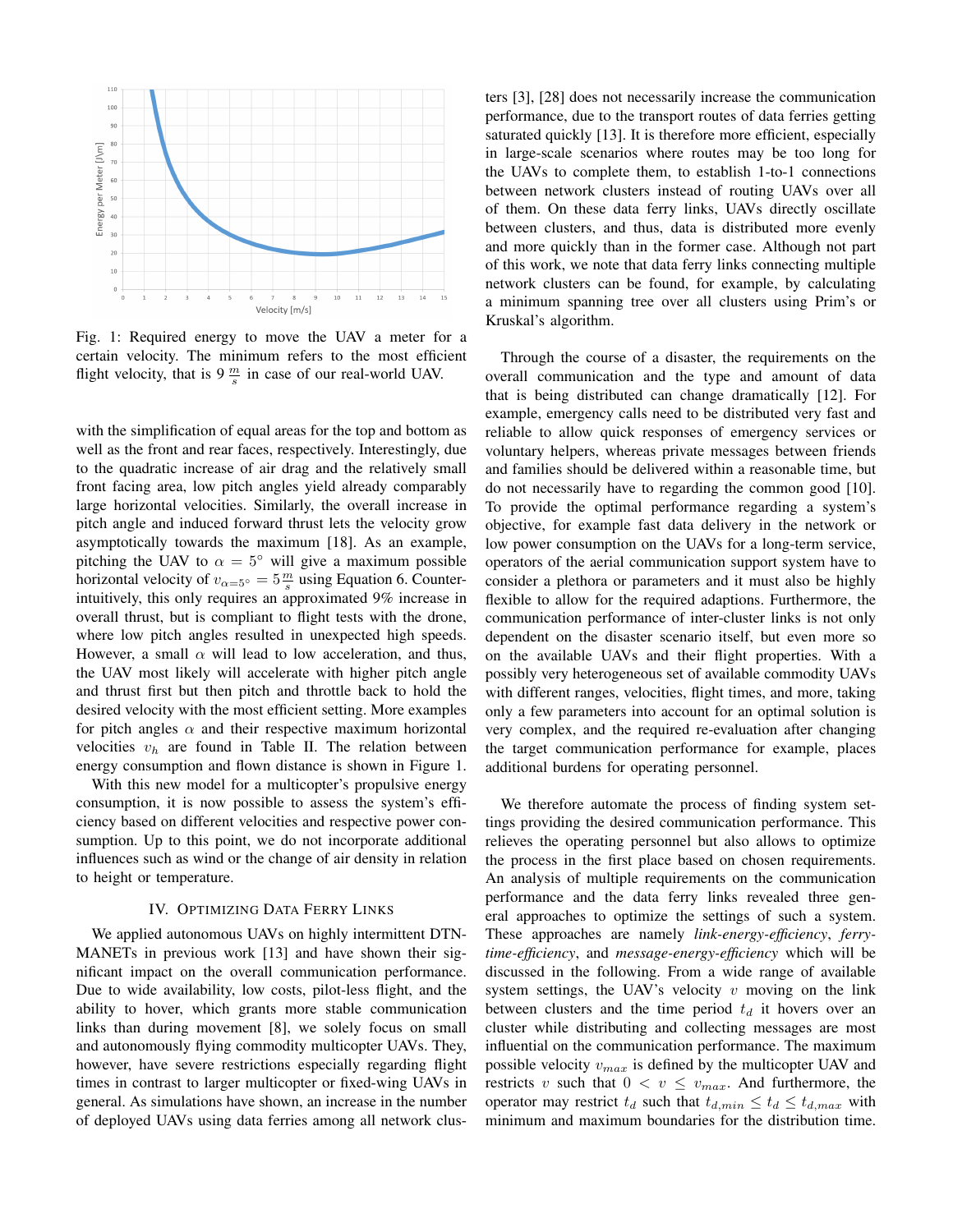## *A. Link-Energy-Efficiency*

The *link-energy-efficiency* optimization maximizes the usage of a UAV's battery power while also maximizing the number of round trips to prolong the time a UAV can provide the communication support before requiring to be reloaded or exchanged. A round trip for a UAV on a link is defined as the way from one network cluster to the other and back. We also define one of the network clusters as handover position, thus, as the cluster where the UAV exchange happens, which is the one cluster that is closer to the recharging station. A full round trip starts and also ends at this cluster. Therefore, the distance traveled for one round trip  $d_{RT}$  is equal to two times the distance  $d_{cluster}$  between the clusters, and furthermore, the time required for one round trip depends on the distance, the link velocity v, and the distribution time  $t_{dist}$ , such that

$$
t_{RT}(v, t_{dist}) = 2 * \frac{d_{cluster}}{v} + 2 * t_{dist} = \frac{d_{RT}}{v} + 2 * t_d. \tag{8}
$$

Similar, the energy that is required for one round trip can be calculated as

$$
E_{RT}(v, t_{dist}) = \frac{d_{RT}}{v} * E(v) + 2 * t_{dist} * E_{hover} \tag{9}
$$

where  $E(v)$  is the energy that is required for flying with velocity  $v$  and  $E_{hover}$  the energy for hovering. The energy consumption is calculated using the propulsion energy model as introduced in Section III. In combination with the overall energy available in the battery, we can calculate the number of full round trips that are achievable by the UAV as

$$
n_{RT}(v, t_{dist}) = \left\lfloor \frac{E_{usage}}{E_{RT}(v, t_{dist})} \right\rfloor \tag{10}
$$

where  $E_{usage}$  is the amount of energy that is available for the flight. For safety reasons, we define a battery threshold  $e_{thresh}$  that, when reached, triggers an immediate return to the recharging station, to prevent a loss of the UAV by battery failure. Furthermore, the usable energy is also reduced by the energy  $E_{hop}$  which is required to reach the handover position from the recharging station.

$$
E_{usage} = E_{battery} * (1 - e_{thresh}) - E_{hop}. \tag{11}
$$

Therefore, the *link-energy-efficiency*  $LEE(v, t_{dist}) \in [0, 1]$ estimates the amount of used battery power:

$$
LEE(v, t_{dist}) = \frac{E_{RT}(v, t_{dist}) * n_{RT}(v, t_{dist})}{E_{usage}}.
$$
 (12)

# *B. Ferry-Time-Efficiency*

The optimization function for *ferry-time-efficiency* is used to minimize the delivery delay of inter-cluster communication. The worst-case scenario for message transportation between two clusters is that a message is generated shortly after the UAV has departed. In that case, the message will remain in the cluster until the UAV returns and just then transports it over to the other cluster. Using the worst possibility to describe the transport time of the data ferry has the advantage of being applicable for all messages at once, not just a subset. The *ferry-time-efficiency*  $FTE(v, t_{dist})$  is, therefore, independent of the energy consumption and can be described as

$$
FTE(v, t_{dist}) = 3 * \frac{d_{cluster}}{v} + 2 * t_{dist}
$$
 (13)

which results in an estimation for an overall transport duration.

# *C. Message-Energy-Efficiency*

With the *message-energy-efficiency* function, system settings are adapted to minimize the amount of energy that the transportation of each message over the data ferry link consumes, by increasing the amount of messages transported by the UAV but also decreasing the energy that is used for the movement itself. Although messages might be stored longer in the UAV's memory, we only take messages that are new and are not known on the destination network cluster into consideration for the calculation. Furthermore, the rate of messages that are created within a certain time frame  $r_{msg}$ must be known or anticipated a priori, e.g., by monitoring the DTN-MANET beforehand, to be able to calculate the optimized system settings. As this rate is an average value, we do not use the worst-case estimation for the transport time, but the average round trip time as shown in Equation 8. The *message-energy-efficiency* function

$$
MEE(v, t_{dist}) = \frac{E_{RT}(v, t_{dist})}{t_{RT} * r_{msg}} \tag{14}
$$

calculates the average energy consumption per transported messages.

## *D. Additional Side Conditions*

In some specific scenarios, optimizations will result in system settings with which the UAV cannot fly even one full round trip, mostly when  $d_{cluster}$  is large in comparison to the UAV flight range. We therefore define the side condition (1)  $n_{RT}(v, t_d) \ge 1$  (cf. Eq. 10), so that the given settings allow at least one round trip. If this cannot hold at any setting, the available UAVs are not suitable for the respective scenario and we have to re-evaluate the situation. Error handling if this applies, however, is out of the scope of this paper.

Furthermore, an optional parameter  $t_{RT-max}$  is included, which resembles an upper limit for the overall round trip duration. If the operator sets it, for example, to the lifetime value of messages in the DTN-MANET, it guarantees that all messages are distributed between the two clusters within their lifetime. When activated, side condition (2)  $t_{RT}(v, t_d) \leq t_{RT-max}$  (cf. Eq. 8) must hold for all optimization functions.

## *E. Weighted Combination Optimization Model*

Apart from prioritizing distribution time, UAV service time, or energy consumption per transported message alone, respectively, the system operator could emphasize multiple objectives, such as quick dissemination but also moderate transport energy. For this case, we use weights for each optimization function such that  $w_{LEE} + w_{FTE} + w_{MEE} = 1$ . Naturally, setting one of these weights to 1 is the same as using the respective function alone. The operator can state the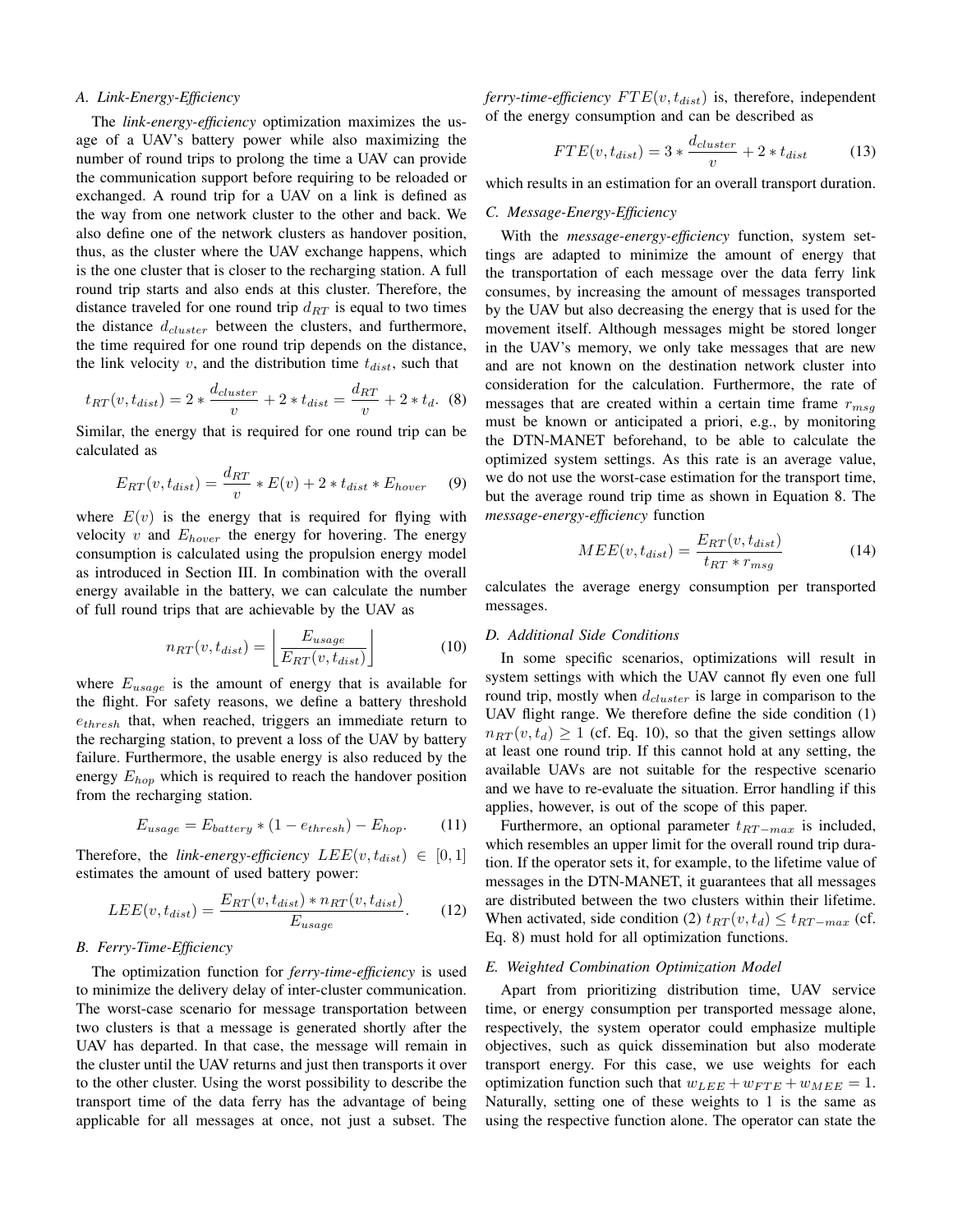preferences for each objective by the weights and an overall solution

$$
F_{comb}(v, t_{dist}) = w_{LEE} * LEE(v, t_d)
$$
  
+ 
$$
w_{FTE} * FTE(v, t_{dist})
$$
 (15)  
+ 
$$
w_{MEE} * MEE(v, t_{dist})
$$

can be calculated as the combination of the weighted and normalized functions.

The optimization model uses the function to calculate the combined score  $F_{comb}(v, t_{dist}) \in [0, 1]$  for a pair  $(v, t_{dist})$ . To find the optimal values for  $v$  and  $t_{dist}$ , we use a numerical approach by calculating  $F_{comb}$  for each pair within the given boundaries  $t_{dist,min} \leq t_{dist} \leq t_{dist,max}$  and  $v_{min} \leq v \leq$  $v_{max}$ . Values for v and  $t_{dist}$  are incremented by  $\Delta v = 0.5 \frac{m}{s}$ and  $\Delta t = 1$  s, respectively. The increments, however, can be changed if necessary.

## V. SIMULATION RESULTS

The optimization model and the energy consumption model (cf. Section III) were both implemented as additions to the simulation platform for Unmanned Aerial Systems, which was described in [13]. Before a UAV is dispatched to a specific data ferry link, the optimization model calculates the best link velocity  $v$  and message dissemination time  $t_{dist}$  based on the energy model and battery constraints of the respective UAV and the optimization weights given by the operator. Resulting parameters are used to program the UAV, which then takes off and then transport data between the network clusters of the specific link. The simulation environment was specifically chosen to evaluate the influence of the different functions and also the weighted combination of them. We defined a single link between two network clusters, one located around a hospital and one at a school, with a distance of  $d_{cluster} = 2 \text{km}$ in an inner-city environment in Darmstadt, Germany. The link is constantly served by one UAV, while a second UAV is ready to replace the first when necessary. The recharging station is placed in the courtyard of the local fire brigade, around 350m from the network cluster at the hospital, from where a UAV system could be operated reasonably. Each simulation was performed with 100 DTN-MANET nodes that moved around a 100 m radius around the hospital and the school, respectively. Nodes were placed randomly on the map and used a pedestrian movement model with map data from Open Street Map<sup>3</sup>. The target location the nodes will gather around is also chosen randomly, resulting in similar but unevenly split DTN-MANET clusters as network clusters. All simulations were repeated with ten different random seeds and simulated a duration of 5 hours. Messages were generated a rate of approximately 10 per minute, which was used to define  $r_{msa}$ , each of them from a randomly chosen node with all nodes as targeted recipient (broadcast). The message lifetime (time-tolive, TTL) was set to 10 and 20 minutes, respectively, and the optional parameter  $t_{TR-max}$  used for the guarantee of timely message delivery in side condition (2) was set to the same





Fig. 2: Message recall (percentage of reached nodes) with 10 and 20 minutes message lifetime, respectively. Omitting side condition 2 ( $t_{TR-max}$ ) has significant impact for  $MEE$ , because messages expire during transport, and thus, do not reach the other cluster.

value as the applied TTL. The battery threshold  $e_{thresh}$  was set to 15%, which is sufficient to return to the base in this scenario.

Figure 2 shows the recall, i.e., the percentage of nodes that eventually received one message, for each optimization, respectively. Whiskers indicate the 2.5th and 97.5th percentiles, colored boxes the 25th and 75th percentiles, bold dashes the median, and colored circles the mean values, respectively. For example, optimizing for link efficiency  $(LEE)$  with a 10 minute TTL and side condition (2), all messages are distributed to all nodes. Removing side condition (2), however, leads to a degradation of message dissemination. As indicated by the whisker, around 25% of messages do not reach the other side of the link in that case.

Thus, using or omitting the side condition  $t_{TR-max}$  has significant influence on message dissemination, especially when optimizing for minimal transport energy  $(MEE)$ . When omitted, MEE chooses the distribution time  $t_d$  high and the flight velocity  $v = v_{min}$ , and thus, message transport takes too long to be successful. In our simulations with 10 minutes TTL, this resulted in not a single successfully transported messages over the link, as indicated by a mean recall of 50%. The shown deviation indicates the unevenly split network clusters, as described above. Even when using a 20 minutes TTL without the side condition, only 25% of messages reach the other side of the data ferry link. The ferry time optimization  $(FTE)$  aims for fast dissemination, thus,  $t_d$  is always chosen minimal and v is always chosen maximal. Therefore, the side condition does not have any effect here.

Especially for the application in disaster scenarios, we think a complete message dissemination among the network clusters to have top priority. As a conclusion, we will always use the side condition  $t_{TR-max}$  in the further course of the evaluation.

Figure 3 shows the delivery delay of messages for 10 and 20 minutes message lifetime, respectively. The lowest delay is reached with the ferry time optimization  $(FTE)$  due to picking minimal  $t_d$  and maximal v. Thus, we can already deduce that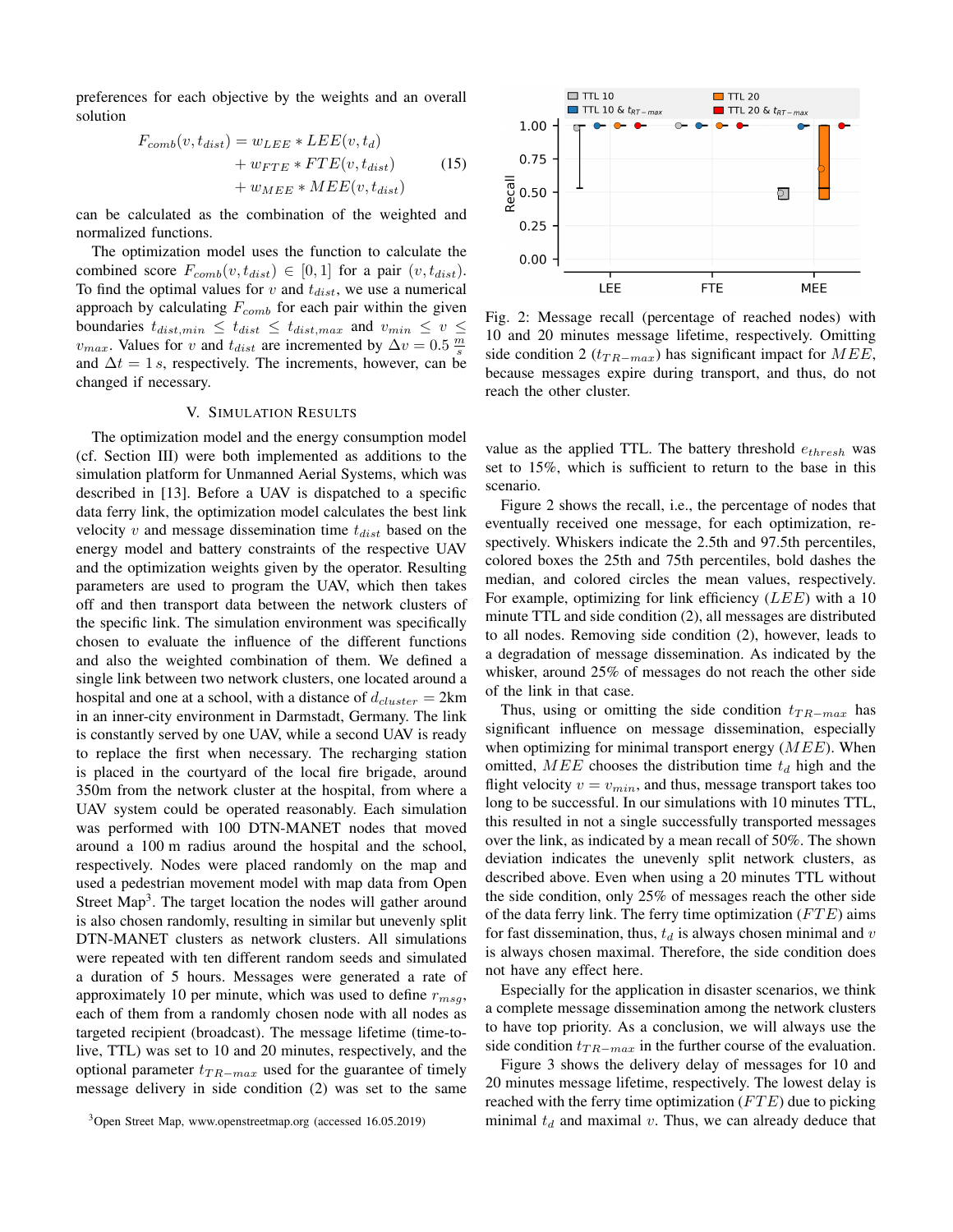

Fig. 3: FTE optimization is independent of applied TTLs, as the fastest parameters are always chosen. In contrast,  $MEE$ minimizes transport energy by fully utilizing the TTL.

the  $FTE$  optimizer returns the parameter settings as expected. With 10 minutes message lifetime, the optimizers for link  $(LEE)$  and message energy  $(MEE)$ , respectively, perform similar in delivery delay. For 20 minutes TTL, however,  $MEE$ uses the available time more fully to wait longer and transport more messages in one link traversal, resulting in significantly increased delivery delays in this case, whereas LEE only slightly increases.

The expended energy to transport messages is depicted in Figure 4, showcasing the influence of MEE to minimize message transport energy. In comparison to the fastest delivery  $(FTE)$ , energy expense can be more than halved, especially for 20 minutes TTL. The difference between  $MEE$  and  $LEE$ , however, is smaller as expected, presumably due to the similar goal of energy minimization. Link energy optimization  $(LEE)$ uses short dissemination times and the most efficient velocity (cf. Fig. 4) to maximize both the number of possible round trips and battery utilization. The measured battery level when returning to the base station after the exchange UAV has arrived is 14.5% on average, showing that available energy is fully utilized for link flights. The message energy optimizer  $(MEE)$ , on the contrary, picks slow speeds and long dissemination times to minimize the transport energy. Interestingly, this results in less ferry exchanges using  $MEE$  than  $LEE$ required for the continuous service during the simulation time, because LEE results in higher velocities, and thus, higher power consumption.

In case of combining different functions, the resulting parameter settings cannot always be intuitively anticipated because some features like the number of possible round trips are not steady. It is therefore necessary to assess the influence of different weight combinations for the operator to find the matching system settings. Furthermore, each scenario is different, and thus, needs individual examination. The resulting design space of optimization functions and parameter combinations is highly complex. To demonstrate the possibility of finding suitable weights, Figure 5 shows delivery delay and transport energy per message when combining the ferry time optimizer with the message energy optimizer. The weights



Fig. 4: Optimizing for message transport energy efficiency utilizing MEE more than halves the energy expense in comparison to the optimization for fastest delivery using  $FTE$ .

 $w_{FTE} = 1$  are shifted towards  $w_{MEE} = 1$  with a difference of  $\Delta w = 0.1$  in each step. The weight for the link energy optimizer  $w_{LEE}$  is 0 in all these cases. It can be seen that the delivery delay is increasing when more weight is put on energy efficiency than on delivery delay. The transport energy, in contrast, decreases at the same time. If the operator searches for system settings that are a trade-off between transport energy and delivery delay, this helps picking the weights, e.g., as  $w_{FTE} = 0.6$  and  $w_{MEE} = 0.4$  to reduce energy consumption by a factor of two while still delivering most of the messages within 10 minutes.



Fig. 5: Delivery delay and transport energy per message. Weight combinations were shifted in ten steps of  $\Delta w = 0.1$ from  $w_{FTE} = 1$  towards  $w_{MEE} = 1$ .

## VI. CONCLUSION

In this paper we presented three different approaches optimizing inter-cluster flights of data ferry UAVs as communication support in highly intermittent DTN-MANETs. A configurable optimization model seamlessly combines the different optimization functions in case that multiple objectives are pursued by the support system. Furthermore, we designed a velocity-based energy consumption model for multicopter UAVs based on a real-world counterpart, that is required by